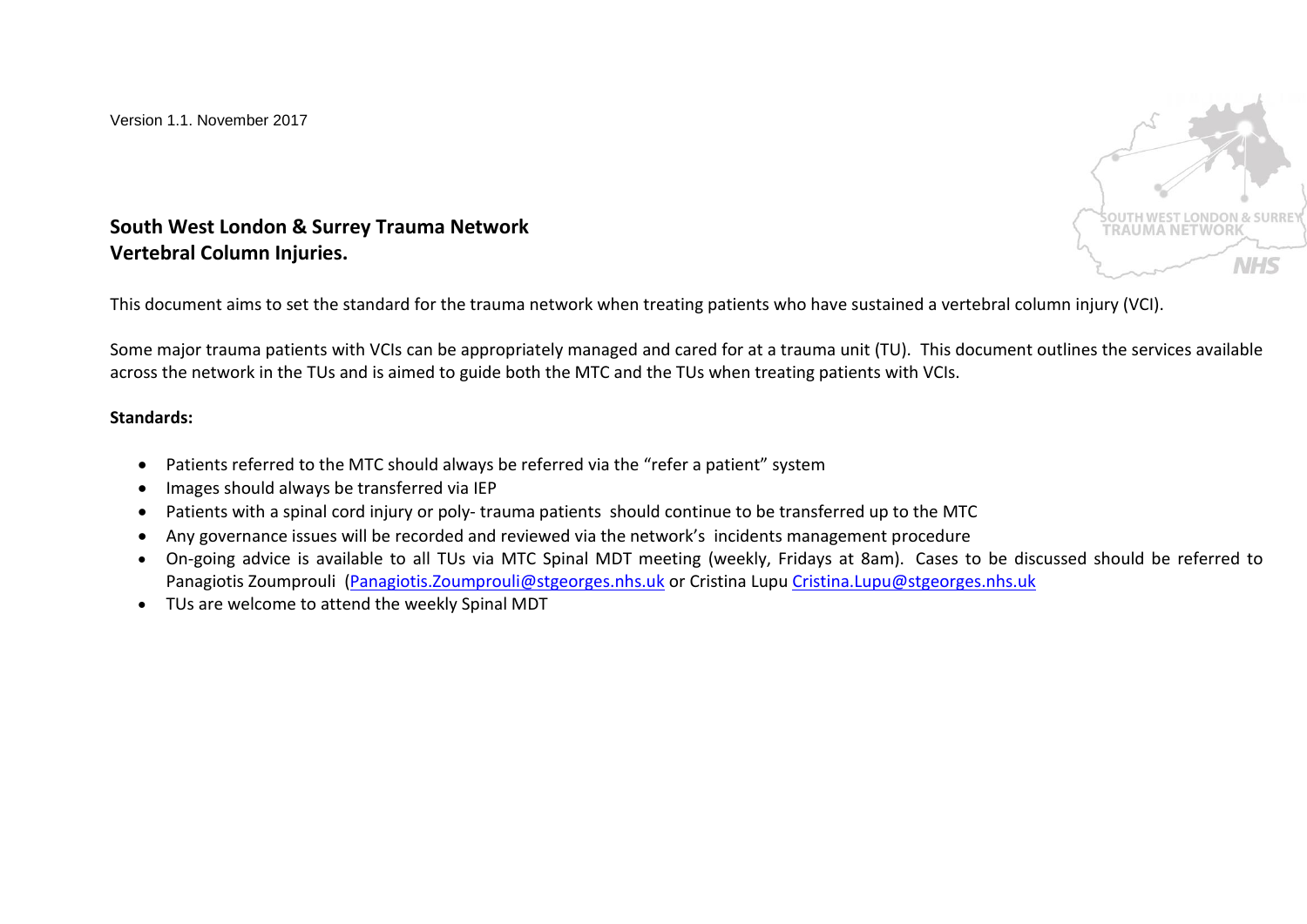| <b>Hospital</b>       | <b>Name of Spinal Surgeon</b>                                              | <b>Details of surgical Case mix</b>                                                                                                                                                                               | Details of outpatient follow<br>up available $(Y / N)$                                                                                                                                                                                                                        | <b>Details</b><br>supporting<br><b>of</b><br>therapy services (collars and<br>LTSO) Y/N                                                                                                                                                             |
|-----------------------|----------------------------------------------------------------------------|-------------------------------------------------------------------------------------------------------------------------------------------------------------------------------------------------------------------|-------------------------------------------------------------------------------------------------------------------------------------------------------------------------------------------------------------------------------------------------------------------------------|-----------------------------------------------------------------------------------------------------------------------------------------------------------------------------------------------------------------------------------------------------|
| Frimley Park Hospital | <b>Mark Thomas</b><br>Sri Chatakondu<br>Adam Way<br>Sarmand Kazzaz         | All degenerative work except<br>scoliosis surgery. Happy to<br>take<br>on<br>urgent<br>MSCC/trauma<br>fixation as<br>well.<br>Will not operate on CO-C2                                                           | All have purely spinal OPD<br>clinics with<br>urgent and<br>elective slots                                                                                                                                                                                                    | Interactive physio team who<br>manage collars/TLSO braces.<br>Outpatient network under<br>FPH umbrella for OPD collar<br>care (FORT team)                                                                                                           |
|                       |                                                                            | fractures.                                                                                                                                                                                                        |                                                                                                                                                                                                                                                                               |                                                                                                                                                                                                                                                     |
| St Helier Hospital    | Will Burgoyne<br>Chris Hulme<br>Tony Bateman (Locum<br>started 4 Jan 2016) | Cervical<br>$\bullet$<br>anterior/posterior<br>Thoracic posterior<br>Lumbar posterior<br>Fluoroscopically<br>$\bullet$<br>guided injections<br>Vertebroplasty for<br>vertebral<br>compression<br>fractures        | Limited capacity for urgent<br>(<2 weeks) referrals. Spinal<br>held<br>clinics<br>Monday,<br>Wednesday, Thursday and<br>Friday weekly. Wednesday<br>clinic (Mr Hulme) is general<br>fracture clinic, but spinal<br>often<br>be<br>injuries<br>can<br>expedited to this clinic | Can provide rigid<br>$\bullet$<br>TLSO's<br>But these often take<br>$\bullet$<br>several days and only<br>available at non<br>acute Epsom site.<br>Physiotherapy<br>available at all sites -<br>however, limited<br>access to spinal<br>therapists. |
| St Peters Hospital    | <b>Oscar Garcia-Casas</b><br>Vish Prasad                                   | All<br>degenerative<br>both<br>cervical and thoracolumbar.<br>adult or<br>paediatric<br>No.<br>deformity.<br>Urgent<br>spinal<br>trauma<br>without spinal cord injury.<br>Will not operate on CO-C2<br>fractures. | Spinal OPD clinics.<br>Spinal fracture<br>clinic for<br>urgent cases                                                                                                                                                                                                          | Physio team who manage<br>collars/TLSO braces.                                                                                                                                                                                                      |
| Royal Surrey Hospital | Guy Paremain                                                               | No VCI trauma service                                                                                                                                                                                             | No VCI trauma service                                                                                                                                                                                                                                                         | Senior Physiotherapists and<br>nurse take<br>the<br>trauma<br>leading the initial fitting of<br>MJC and TLSO. HOST team<br>collar<br>manage<br>care<br>in in<br>community                                                                           |
| Kingston Hospital     | No spinal surgeon                                                          | No service available                                                                                                                                                                                              | No service available                                                                                                                                                                                                                                                          | Physios $-$ can fit collars and<br><b>LTSOs</b>                                                                                                                                                                                                     |